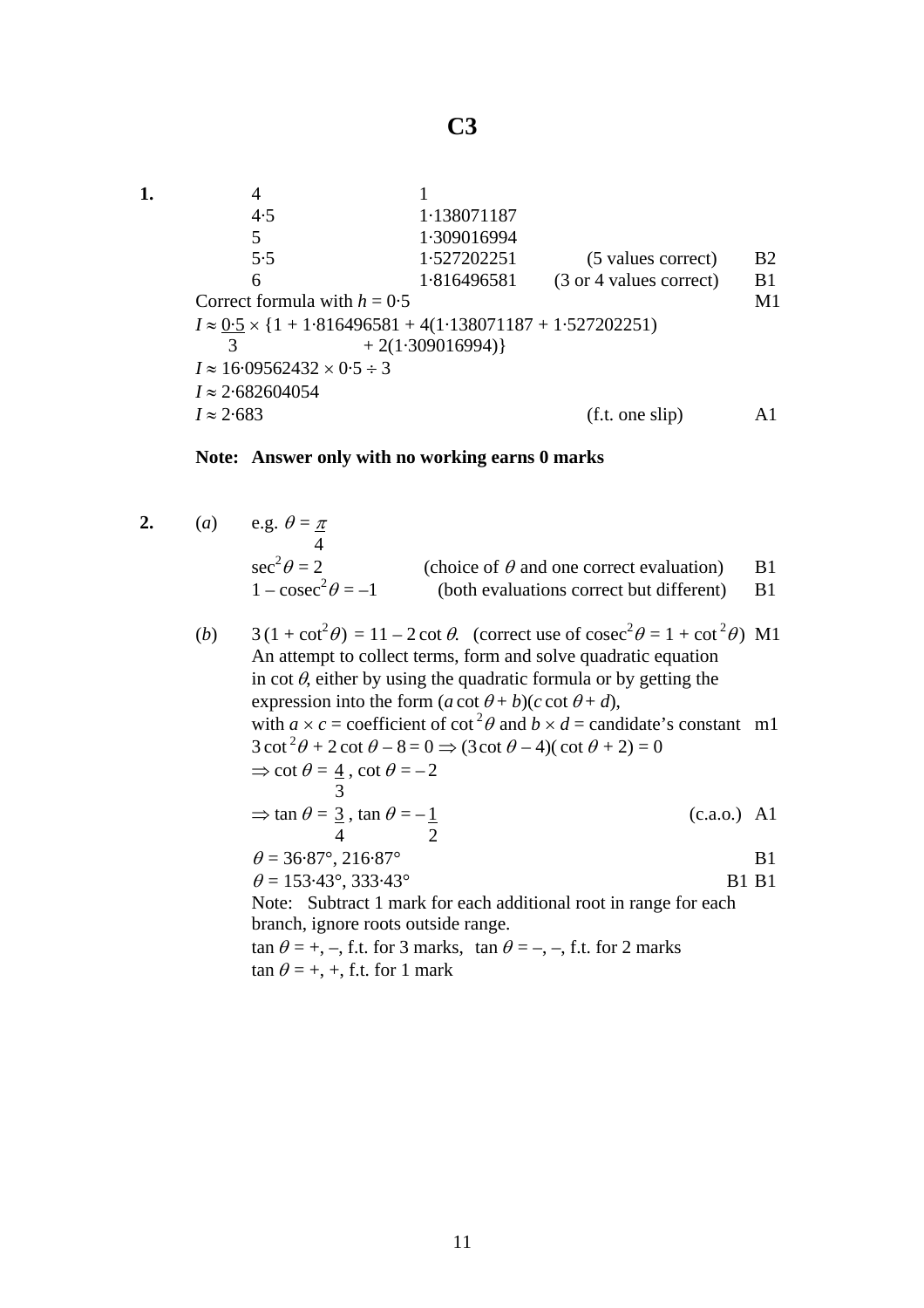$$
3. \hspace{20pt} (a
$$

a) 
$$
\frac{d(2y^2)}{dx} = 4y \frac{dy}{dx}
$$
 B1

$$
\underline{d}(3x^2y) = 3x^2 \underline{dy} + 6xy
$$
  
dx  

$$
\underline{dx}
$$
  
14<sup>4</sup> + 4<sup>3</sup> + 4<sup>3</sup> + 4<sup>3</sup> + 4<sup>3</sup> + 4<sup>3</sup> + 4<sup>3</sup> + 4<sup>3</sup> + 4<sup>3</sup> + 4<sup>3</sup> + 4<sup>3</sup> + 4<sup>3</sup> + 4<sup>3</sup> + 4<sup>3</sup> + 4<sup>3</sup> + 4<sup>3</sup> + 4<sup>3</sup> + 4<sup>3</sup> + 4<sup>3</sup> + 4<sup>3</sup> + 4<sup>3</sup> + 4<sup>3</sup> + 4<sup>3</sup> + 4<sup>3</sup> + 4<sup>3</sup> + 4<sup>3</sup> + 4<sup>3</sup> + 4<sup>3</sup> + 4<sup>3</sup> + 4<sup>3</sup> + 4<sup>3</sup> + 4<sup>3</sup> + 4<sup>3</sup> + 4<sup>3</sup> + 4<sup>3</sup> + 4<sup>3</sup> + 4<sup>3</sup> + 4<sup>3</sup> + 4<sup>3</sup> + 4<sup>3</sup> + 4<sup>3</sup> + 4<sup>3</sup> + 4<sup>3</sup> + 4<sup>3</sup> + 4<sup>3</sup> + 4<sup>3</sup> + 4<sup>3</sup> + 4<sup>3</sup> + 4<sup>3</sup> + 4<sup>3</sup> + 4<sup>3</sup> + 4<sup>3</sup> + 4<sup>3</sup> + 4<sup>3</sup> + 4<sup>3</sup> + 4<sup>3</sup> + 4<sup>3</sup> + 4<sup>3</sup> + 4<sup>3</sup> + 4<sup>3</sup> + 4<sup>3</sup> + 4<sup>3</sup> + 4<sup>3</sup> + 4<sup>3</sup> + 4<sup>3</sup> + 4<sup>3</sup> + 4<sup>3</sup> + 4<sup>3</sup> + 4<sup>3</sup> + 4<sup>3</sup> + 4<sup>3</sup> + 4<

$$
\frac{d(x^4)}{dx} = 4x^3, \quad \frac{d(15)}{dx} = 0
$$
  
By  

$$
\frac{dy}{dx} = \frac{4x^3 + 6xy}{4y - 3x^2}
$$
 (c.a.o.) B1

(b) (i) Differentiating 
$$
\ln t
$$
 and  $t^3 - 7t$  with respect to  $t$ , at least one correct

\nconclude's  $x$ -derivative =  $\frac{1}{t}$ ,

\ncandidate's  $y$ -derivative =  $3t^2 - 7$  (both values) A1

\n $\frac{dy}{dx} = \text{candidate's } y$ -derivative

\n $dx = \text{candidate's } x$ -derivative

\n $\frac{dy}{dx} = 3t^3 - 7t$  (c.a.o.) A1

\n(ii)  $\frac{d}{dt} \left( \frac{dy}{dx} \right) = 9t^2 - 7$  (f.t. candidate's expression for  $\frac{dy}{dx}$ ) B1

\nUse of  $\frac{d^2y}{dt} = \frac{d}{dt} \left( \frac{dy}{dx} \right)$  + candidate's  $x$ -derivative

\nM1

\n $\frac{d^2y}{dt^2} = 9t^3 - 7t$  (f.t. one slip) A1

When 
$$
t = \frac{1}{3}, \frac{d^2y}{dx^2} = -2
$$
 (c.a.o.) A1

4. 
$$
x_0 = 0.4
$$
  
\n $x_1 = 0.406628571$  ( $x_1$  correct, at least 4 places after the point) B1  
\n $x_2 = 0.405137517$   
\n $x_3 = 0.405479348$   
\n $x_4 = 0.405401314 = 0.4054$  ( $x_4$  correct to 4 decimal places) B1  
\nAn attempt to check values or signs of  $f(x)$  at  $x = 0.40535$ ,  $x = 0.40545$  M1  
\n $f(0.40535) = -5.66 \times 10^{-4} < 0, f(0.40545) = 2.94 \times 10^{-4} > 0$  A1  
\nChange of sign  $\Rightarrow \alpha = 0.4054$  correct to four decimal places A1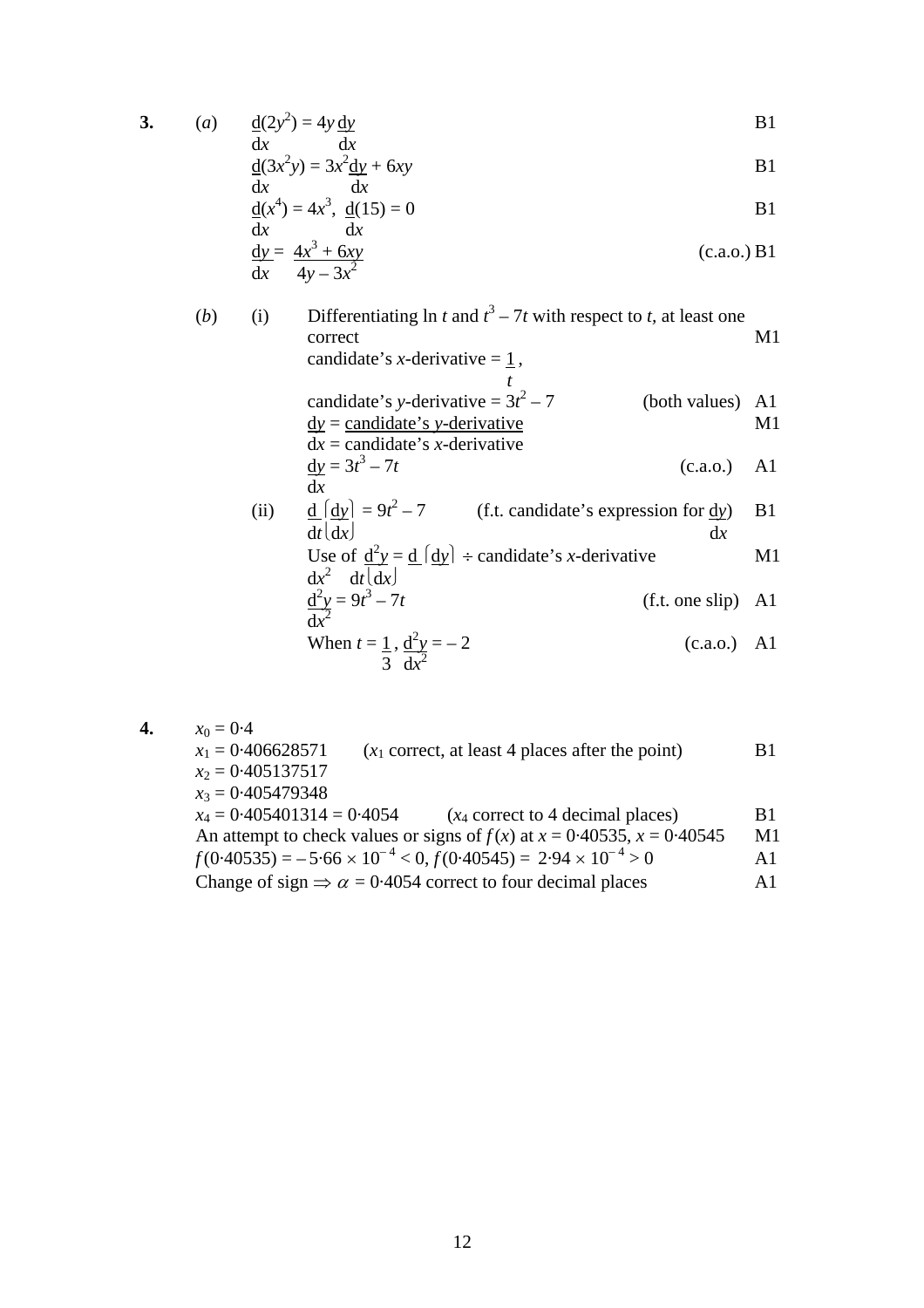$$
5. \qquad (a)
$$

(i) 
$$
\frac{dy}{dx} = \frac{1}{2} \times (2 + 5x^3)^{-1/2} \times f(x)
$$
  $(f(x) \neq 1)$  M1

$$
\frac{\mathrm{d}y}{\mathrm{d}x} = \frac{15x^2}{2\sqrt{2} + 5x^3}
$$

(ii) 
$$
\frac{dy}{dx} = x^2 \times f(x) + \sin 3x \times g(x)
$$
 (f(x)  $\neq$ 1, g(x)  $\neq$ 1) M1  
\n
$$
\frac{dy}{dx} = x^2 \times f(x) + \sin 3x \times g(x)
$$
  
\n(either f(x) = 3 cos3x or g(x) = 2x) A1  
\n
$$
\frac{dy}{dx} = x^2 \times 3 \cos 3x + \sin 3x \times 2x
$$
 (all correct) A1

(iii) 
$$
\frac{dy}{dx} = \frac{x^4 \times m \times e^{2x} - e^{2x} \times 4x^3}{(x^4)^2}
$$
 (*m* = 1, 2) M1

$$
\frac{dy}{dx} = \frac{x^4 \times 2 \times e^{2x} - e^{2x} \times 4x^3}{(x^4)^2}
$$

$$
\frac{dy}{dx} = \frac{2e^{2x}(x-2)}{x^5}
$$

(b) 
$$
x = \tan y \Rightarrow \frac{dx}{dy} = \sec^2 y
$$
 B1

Appropriate use of 
$$
\sec^2 y = 1 + \tan^2 y
$$
  
\nAppropriate use of  $1 + \tan^2 y = 1 + x^2$   
\n $\frac{dy}{dx} = \frac{1}{1 + x^2}$  (c.a.o.) A1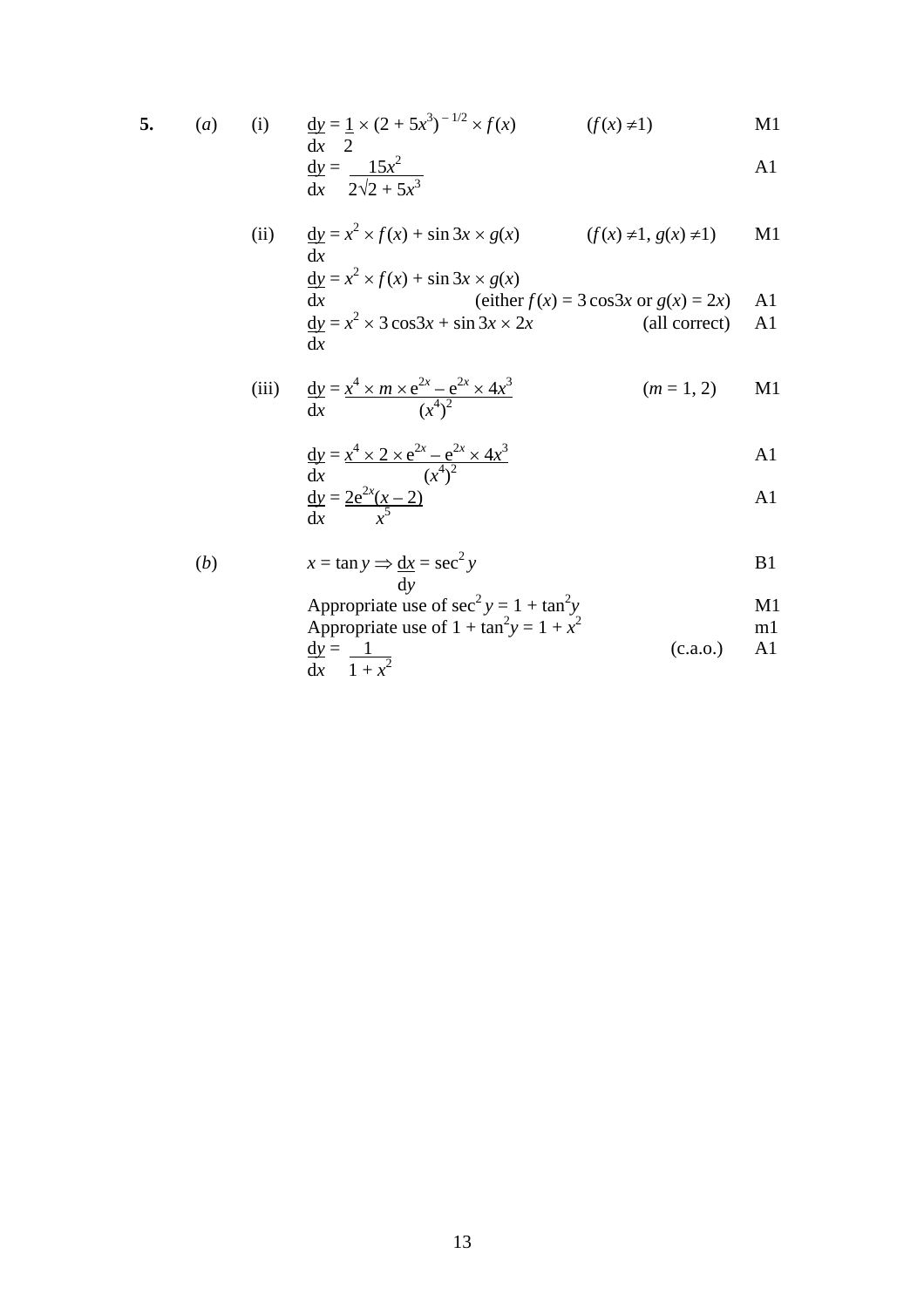$$
6. \qquad
$$

6. (a) (i) 
$$
\int \cos 4x \, dx = k \times \sin 4x + c
$$
  $(k = 1, 4, \pm \frac{1}{4})$  M1  
\n $\int \cos 4x \, dx = \frac{1}{4} \times \sin 4x + c$  A1

(ii) 
$$
\int 5e^{2-3x} dx = k \times 5e^{2-3x} + c
$$
  $(k = 1, -3, \pm \frac{1}{3})$  M1

$$
\int_{0}^{3} 5e^{2-3x} dx = -\frac{1}{3} \times 5e^{2-3x} + c
$$

(iii) 
$$
\int \frac{3}{(6x-7)^5} dx = -\frac{3}{4k} \times (6x-7)^{-4} + c \qquad (k = 1, 6, \frac{1}{6}) \qquad \text{M1}
$$

$$
\int \frac{3}{(6x-7)^5} dx = -\frac{3}{24} \times (6x-7)^{-4} + c
$$

## **Note: The omission of the constant of integration is only penalised once**.

(b) 
$$
\int \frac{9}{2x+5} dx = (9) \times k \times \ln |2x+5| \qquad (k = 1, 2, \frac{1}{2})
$$
 M1

$$
\int \frac{9}{2x+5} dx = \left[ 9 \times \frac{1}{2} \times \ln |2x+5| \right]
$$

A correct method for substitution of limits in an expression of the form  $m \times \ln |2x + 5|$  M1

$$
\int_{\frac{1}{2}}^{\frac{4}{2}} \frac{9}{2x+5} dx = \frac{9}{2} \times \ln(\frac{13}{7}) = 2.786
$$
 (c.a.o.) A1

7. (a) 
$$
8|x| = 6
$$
  
 $x = \pm \frac{3}{4}$  B1

(f.t. candidate's  $a|x| = b$ , with at least one of *a*, *b* correct) B1

(*b*) Trying to solve either  $3x - 1 > 5$  or  $3x - 1 < -5$  M1  $3x-1>5 \Rightarrow x>2$  $3x-1 < -5 \Rightarrow x < -1$ (both inequalities) A1 Required range:  $x < -\frac{4}{3}$  $(f.t. one slip)$   $A1$ 

## **Alternative mark scheme**

 $(3x-1)^2 > 25$  (forming and trying to solve quadratic) M1 Critical values  $x = -\frac{4}{3}$  and  $x = 2$  A1 Required range:  $x < -\frac{4}{3}$  or  $x > 2$  (f.t. one slip in critical values) A1